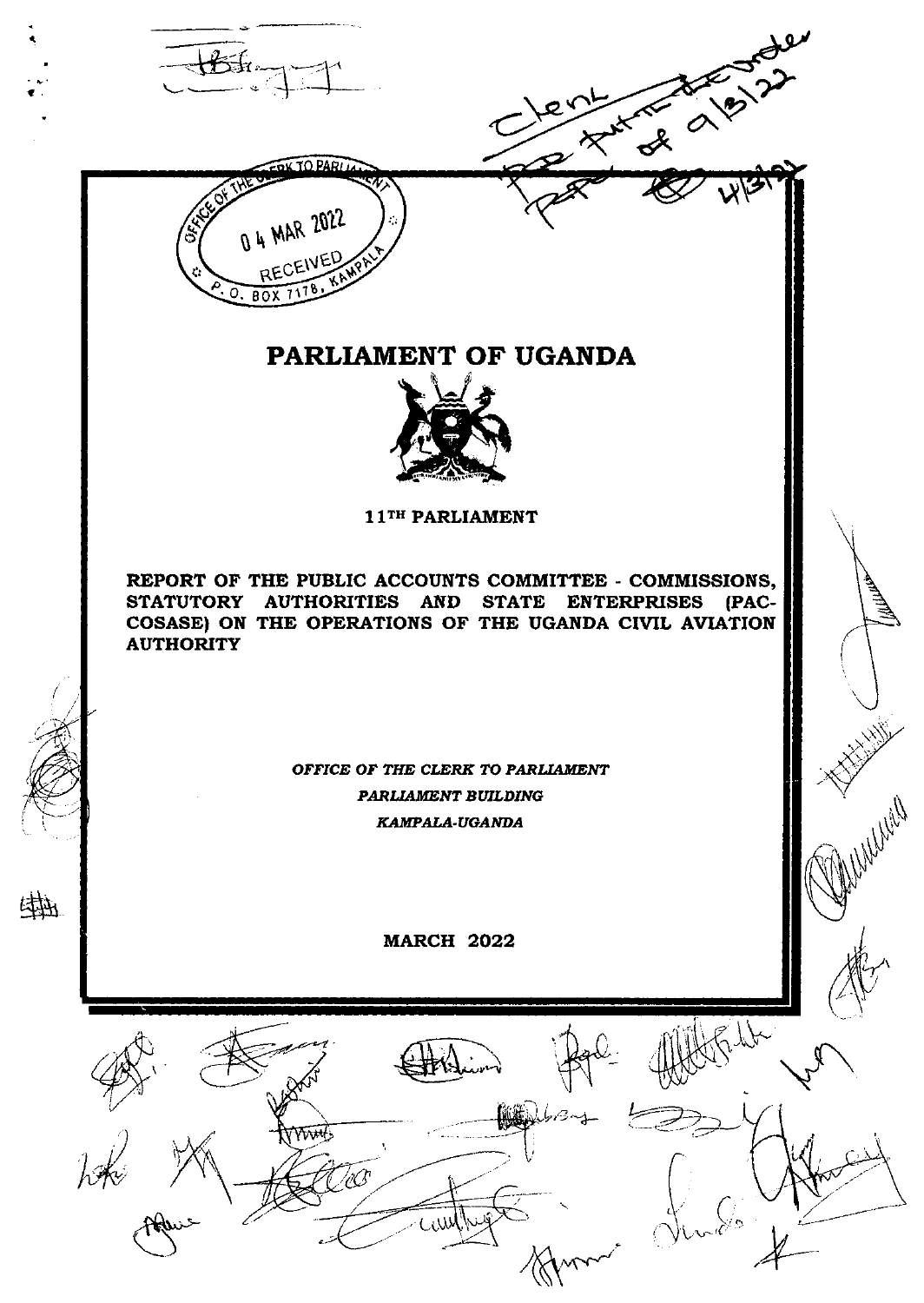#### TABLE OF CONTENTS

 $1.0$  $2.0$  $3.0$ **Findings and Recommendations**  $3.1$ **Overall Physical Progress on Expansion** of Entebbe International Airport (EIA Phase 1 Project) .....................4  $3.1.4$ Modification of the Passenger Terminal Building at EIA.................10  $3.1.5$ Rental Arrears at Entebbe International Airport..............................12  $3.1.6$  $3.1.7$  $3.2.0$  $4.0$ 



Page





に載









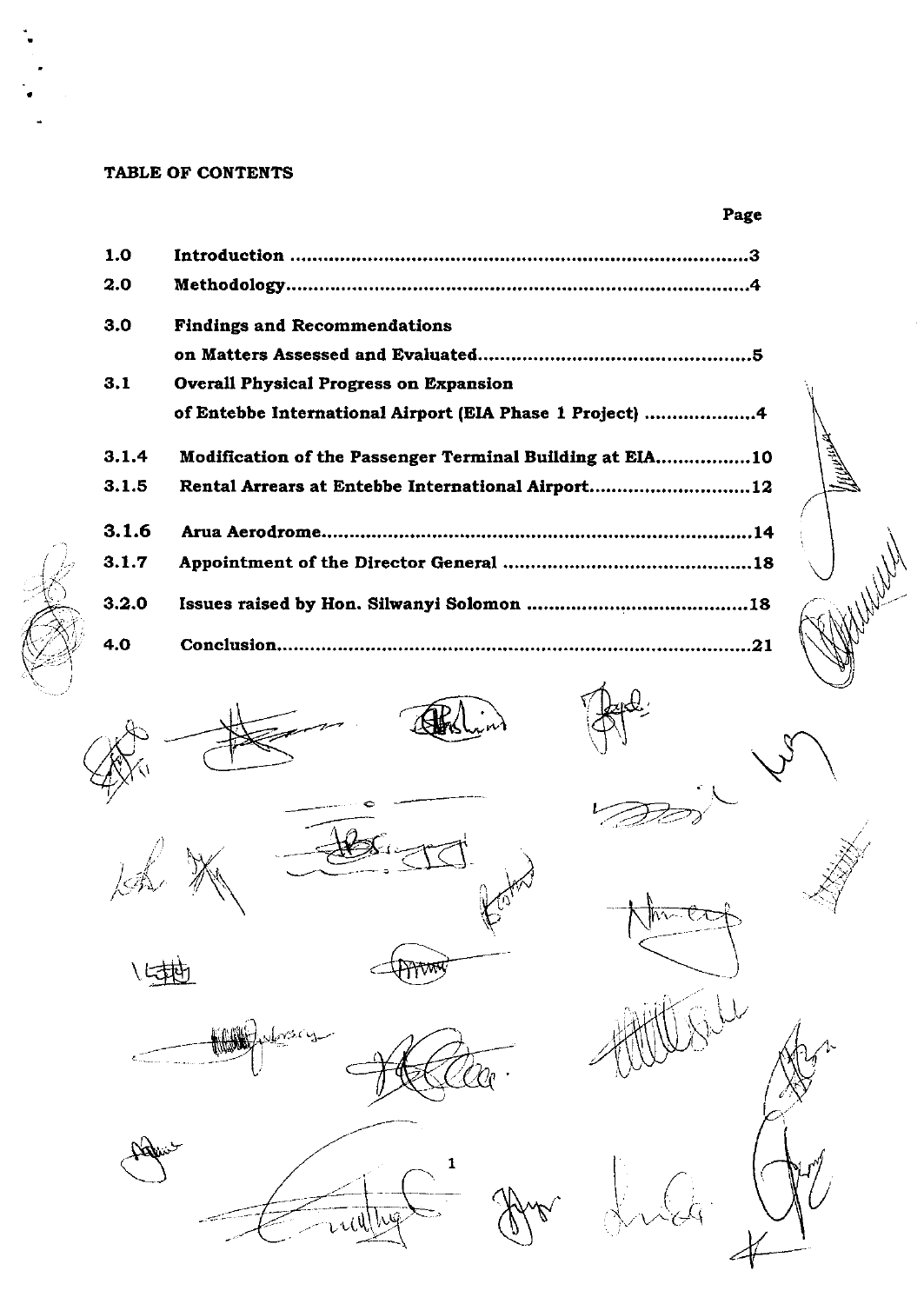### **ABBREVIATIONS / ACRONYMS**

 $\frac{1}{\sqrt{2}}$ 

 $\frac{1}{2}$ 

 $\frac{1}{2}$ 

|               | ADDRIJ VIRTIONO 7 ACACH I MO                                                            |
|---------------|-----------------------------------------------------------------------------------------|
| <b>EIA</b>    | Entebbe International Airport                                                           |
| <b>ESO</b>    | <b>External Security Organisation</b>                                                   |
| CCCC          | China Communication Construction Company                                                |
| GoU           | Government of Uganda                                                                    |
| <b>ICAO</b>   | International Civil Aviation Organisation                                               |
| <b>ISO</b>    | Internal Security Organisation                                                          |
| <b>NSSF</b>   | National Social Security Fund                                                           |
| <b>OPM</b>    | Office of the Prime Minister                                                            |
| <b>MoFPED</b> | Ministry of Finance, Planning and Economic Development                                  |
| <b>MoWT</b>   | Ministry of Works and Transport                                                         |
| MoU           | Memorandum of Understanding                                                             |
| PAC- COSASE   | Public Accounts Committee - Commissions, Statutory<br>Authorities and State Enterprises |
| PwDs          | Persons with Disabilities                                                               |
| <b>UCAA</b>   | Uganda Civil Aviation Authority                                                         |
| <b>UPDF</b>   | Uganda People s Defence Forces                                                          |
|               |                                                                                         |
|               | $\sim$ W)                                                                               |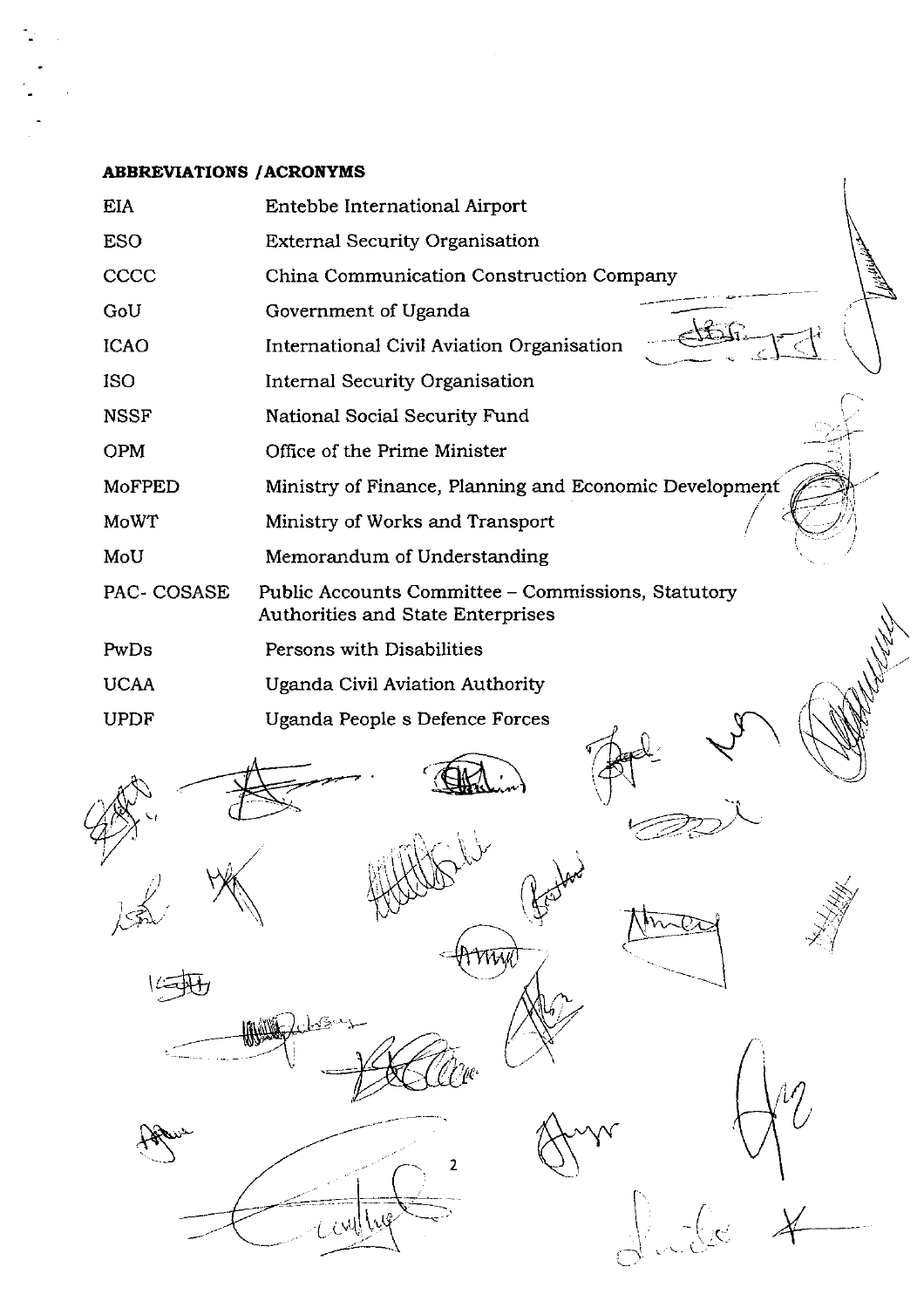$\overline{\mathcal{A}}$ 

REPORT OF THE PUBLIC ACCOUNTS COMMITTEE - COMMISSIONS, STATUTORY AUTHORITIES AND STATE ENTERPRISES (PAC- COSASEI ON THE OPERATIONS OF THE UGANDA CIVIL AVIATION AUTHORITY

### 1.0 INTRODUCTION

The Public Accounts Committee - Commissions, Statutory Authorities and State Enterprises (PAC- COSASE) assessed and evaluated the operations of the Uganda Civil Aviation Authority (UCAA) pursuant to the powers vested in it under Rule 159 (c) of the Rules of Procedure of Parliament.

Further, on the 28<sup>th</sup> of October 2021, the House directed the Committee to investigate matters raised on the floor by Hon. Solomon Silwanyi - MP Bukooli Central. Basing on the information received from a whistle blower, the Member informed the House that there was;

 $\sqrt{2}$  $\overline{\mathcal{L}}$ 

\:

 $\overline{\mathbb{M}}$ 

!a:.i  $\sim$  is j

ks= v1

( ( t

AUC

- i. misuse and mismanagement of funds collected at the toll gate at Entebbe International Airport (EIA);
- accumulation of unpaid leave ailowances; and u.
- non- remittance of NSSF deductions. iii.

The above issues in addition to the other matters on UCAA were investigated by the Committee and now reports to the House in accordance 159 (e) and 218 of the Rules.

#### 1.1 BACKGROUND

and the sea

t

 $\bigotimes^\infty\! \searrow\! \nearrow\! \nearrow\! \nearrow\! \nearrow\! \nearrow\!$ 

UCAA is a statutory organization whose mandate is derived from the Civil Aviation Authority Act Cap 354 as amended. The amendment to the law redesignated the name of the entity from Civil Aviation Authority (CAA) to Ugarda Civil Aviation Authority (UCAA) and empowered its regulatory functions.

 $\mathbb{R}^2$  . The contract of  $\mathbb{R}^2$ 

 $\mathsf{L}^{\prime\mathsf{v}}$ 

) <sup>3</sup>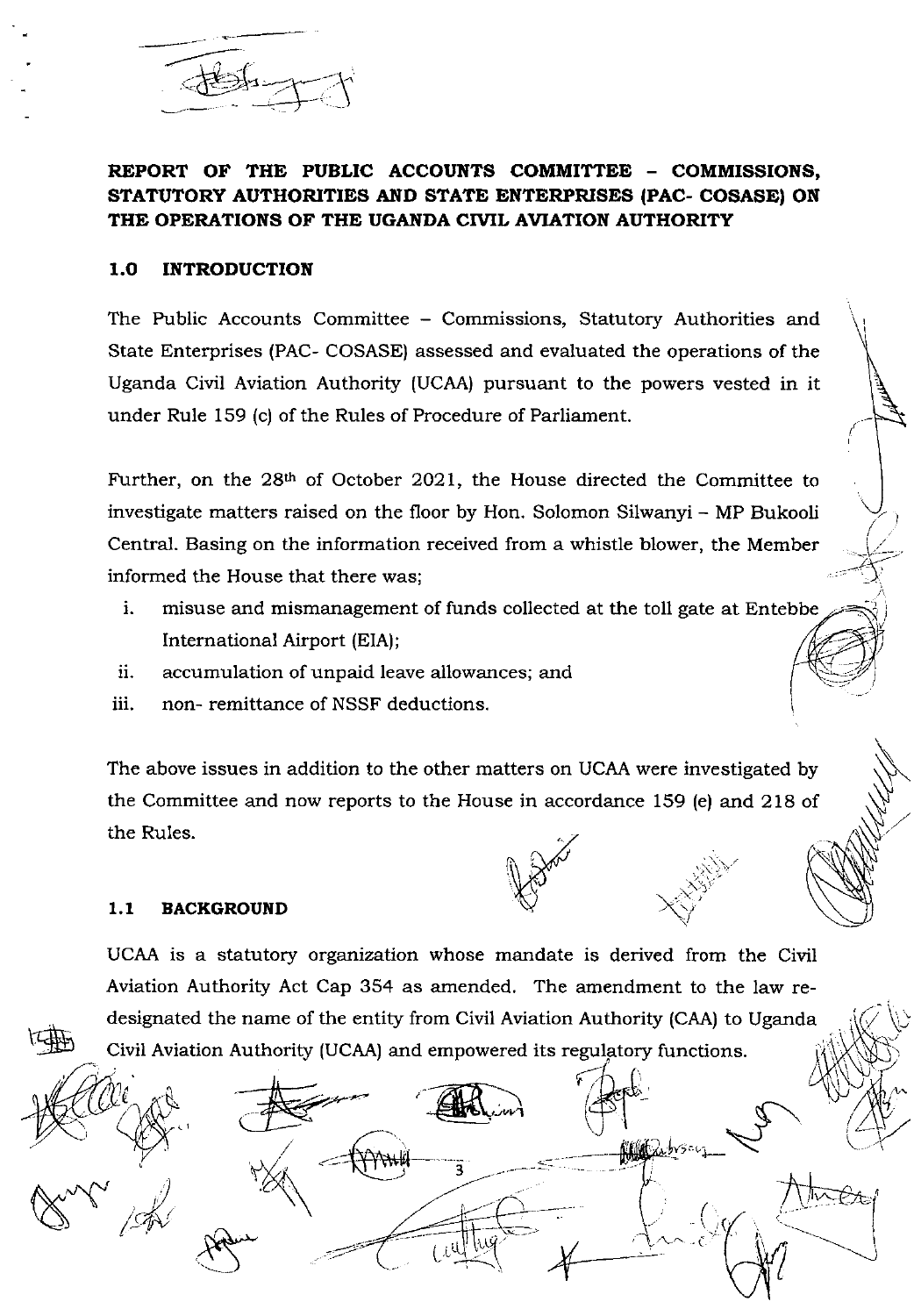Other changes were aimed at ensuring harmonization of Uganda's regulations and practices with the Universal practice across the globe. The changes took immediate effect.

 $\frac{1}{2}$ ,  $\frac{1}{2}$ ,  $\frac{1}{2}$ ,  $\frac{1}{2}$ ,  $\frac{1}{2}$ ,  $\frac{1}{2}$ ,  $\frac{1}{2}$ ,  $\frac{1}{2}$ ,  $\frac{1}{2}$ ,  $\frac{1}{2}$ ,  $\frac{1}{2}$ ,  $\frac{1}{2}$ ,  $\frac{1}{2}$ ,  $\frac{1}{2}$ ,  $\frac{1}{2}$ ,  $\frac{1}{2}$ ,  $\frac{1}{2}$ ,  $\frac{1}{2}$ ,  $\frac{1}{2}$ ,  $\frac{1}{2}$ ,

\_-\_-

t

 $\checkmark$ 

 $\rightarrow$ -:---a ','?-/ \--

> $\sqrt{2}$  $\mathfrak{e}$

 $\sim$   $\sim$ ''

f 0 v

### 2.O METHODOLOGY

In undertaking its task, the Committee;

- a) Held meetings with;
	- the Board and Management of UCAA,  $\mathbf{i}$ .
	- The Minister of Finance, Planning and Economic Development ii.
	- The Minister of Works and Transport, iii
	- The Attorney General, iv
	- $\mathbf{v}$ . M/s Seyani Brothers (U) Limited,
	- China Communications Construction Company (CCCC) vi
	- Hon. Solomon Silwanyi , MP Bukooli Central. vii.

C;-

- b) Carried out field visits to Entebbe International Airport and the Arua Aerodrome.
- c) Made reference to several documents including but not limited to:
	- On-lending agreement between the Government of Uganda and UCAA  $\mathbf{i}$ .
	- Repayment mechanism agreement between EXIM Bank, GoU and UCAA 11

 $\breve{\mathbb{Z}}$  $\approx$ )<br>[40]

 $\cdot' \leq n$  $\mathcal{S}_t$ 

 $\mathsf{C}^1$ 

 $\mathcal{A}$ 

 $\sim$   $\gamma \times$ 

.<br>س<sub>و</sub>بر

Reve

iii. Escrow account agreement between GoU, UCAA and EXIM Bank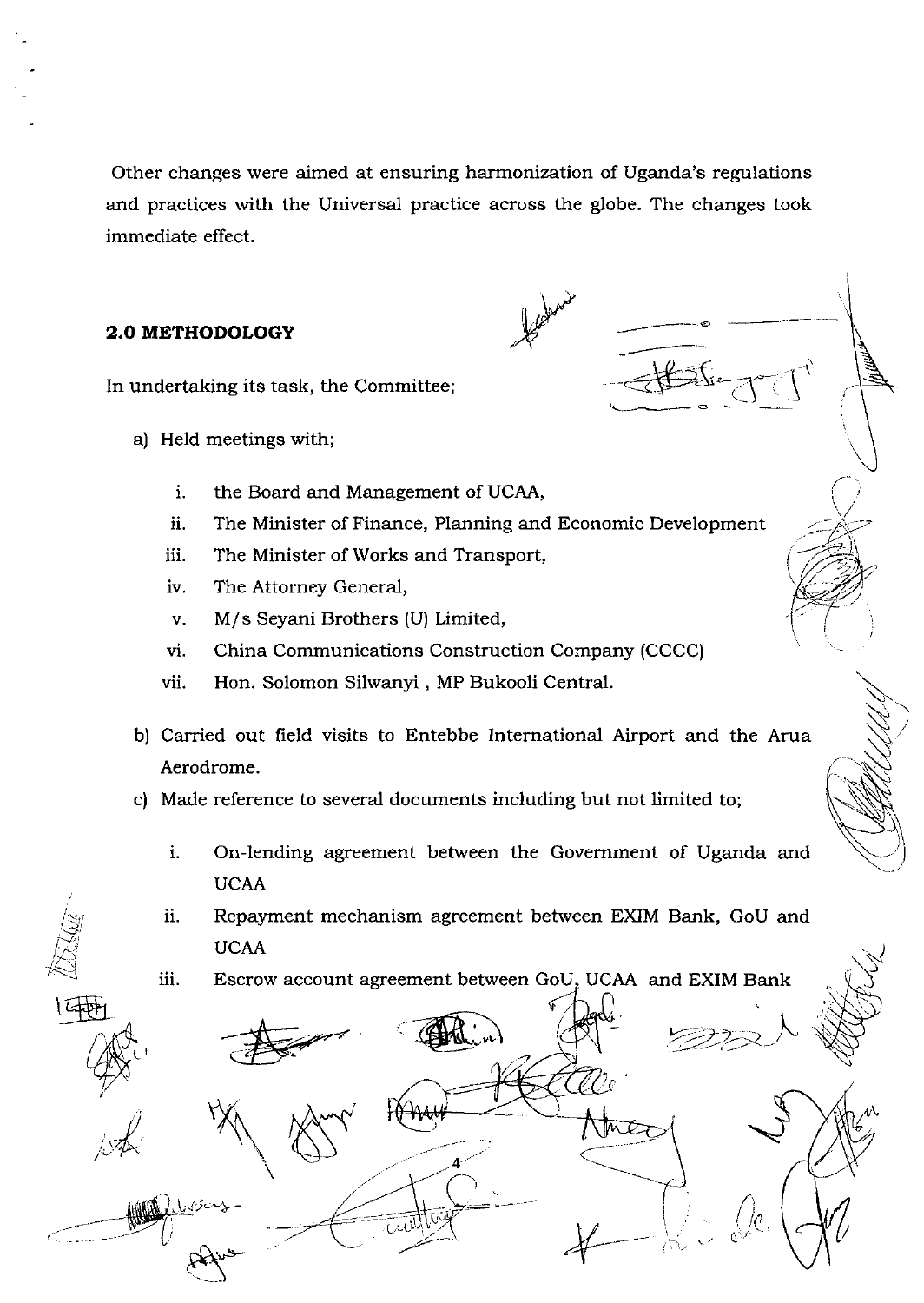

# 3.O FINDINGS AND RECOMMENDATIONS ON MATTERS ASSESSED AND EVALUATED

# 3.1 OVERALL PHYSICAI PROGRESS ON EXPANSION OF ENTEBBE INTERNATIONAI AIRPORT (EIA} PHASE 1 PROJECT

UCAA Management informed the Committee that the upgrade and expansion work for Entebbe International Airport (EIA) was set to be carried out in three phases until 2O33 by China Communication Construction Company (CCCC). In order to finance the upgrade of EIA, Parliament in 2015 approved the proposal by government to borrow \$325 million from the Export-Import Bank of China of which \$200 million was for phase one.

. 4 Y

Phase 1 commenced in August 2015 and is scheduled to be completed by December 5<sup>th</sup> 2022. The construction of the new cargo building began in May 2016 as part of Phase one.

The Committee was informed that the upgrade of EIA project is being implemented by UCAA with CCCC as a contractor at a contract price of \$20O million and supervised by Dar Al-Handasah (Shair & Partners) consultants at a cost of USD 11,388,315.49.

Physical progress: The Committee was informed that the overall Physical Progress was at 75.11% as of September 2021. Certified works were at 64.22%. The specific progress of works for various components is as shown in the table

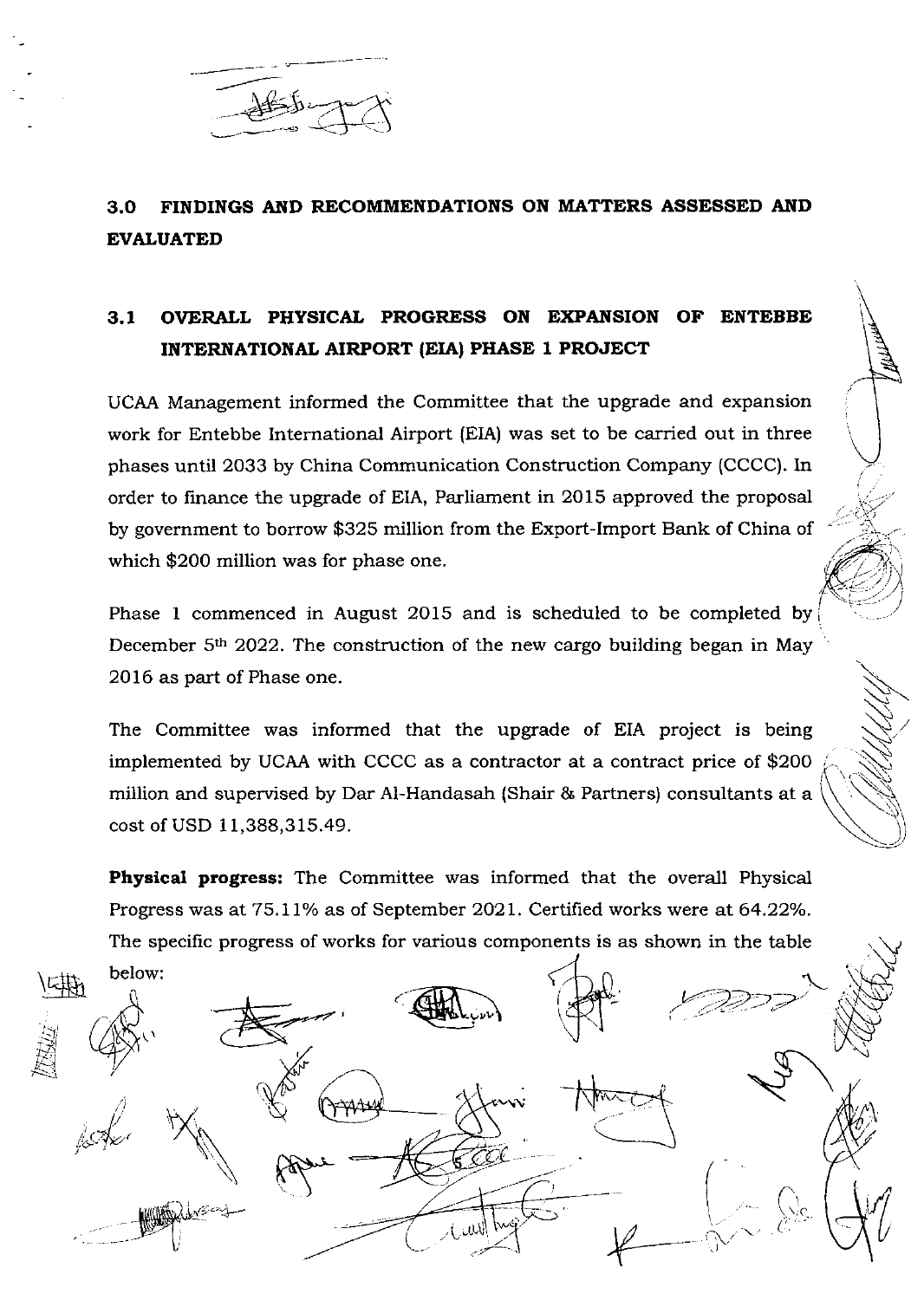

## Table 1: Physical Progress by component

| <b>Description Of Work</b>                                      | <b>Physical</b><br>Progress | <b>Remarks</b>                                                                                       |
|-----------------------------------------------------------------|-----------------------------|------------------------------------------------------------------------------------------------------|
| New Cargo Center Complex                                        | 97.43%                      |                                                                                                      |
| Additional Works On Cargo building and Changes                  | 32.5%                       | Progress is steady                                                                                   |
| New Passenger Terminal Complex                                  | 0.0%                        | Design review completed to 98%.                                                                      |
| Strengthening of Runway 17/35 And Its Associated Taxiways       | 100%                        | The runway is in use and under<br>the defects liability period                                       |
| Strengthening and Expansion of Aircraft Parking Apron 1         | 84.7%                       | Awaits completion of fuel line by<br><b>Tristar</b>                                                  |
| Rehabilitation of Aircraft Parking Apron 2                      | 99.2%                       | The pending landscaping work at<br>the VVIP is on-going                                              |
| Rehabilitation of Aircraft Parking Apron 4                      | 100%                        | Apron is in use and under the<br>defects liability period                                            |
| Strengthening of Runway 12/30 and Its Associated Taxiways       | 100%                        | Runway 12/30 is<br>under the<br>defects liability period                                             |
| Domestic Water Tank & Fire Water Tank and Associated Facilities | 86.9%                       | All other components completed.<br>Maior<br>works are<br>related<br>to.<br>connection to facilities. |

## The Committee made the following observations and recommendations

## 3.1.1 The Procurement process

UCAA entered into a Memorandum of Understanding (MoU) with CCCC to give them a lee way for engagement, however the MOU had clauses directly related to the project contract that was signed with CCCC. The MoU stated that CCCC would facilitate the process of funding of the project, it also specified the project as a design and build.

### Observations

1. The Committee observed that at the time of entering into the MoU, the Ministry of Works had already come to a final decision to

6

Á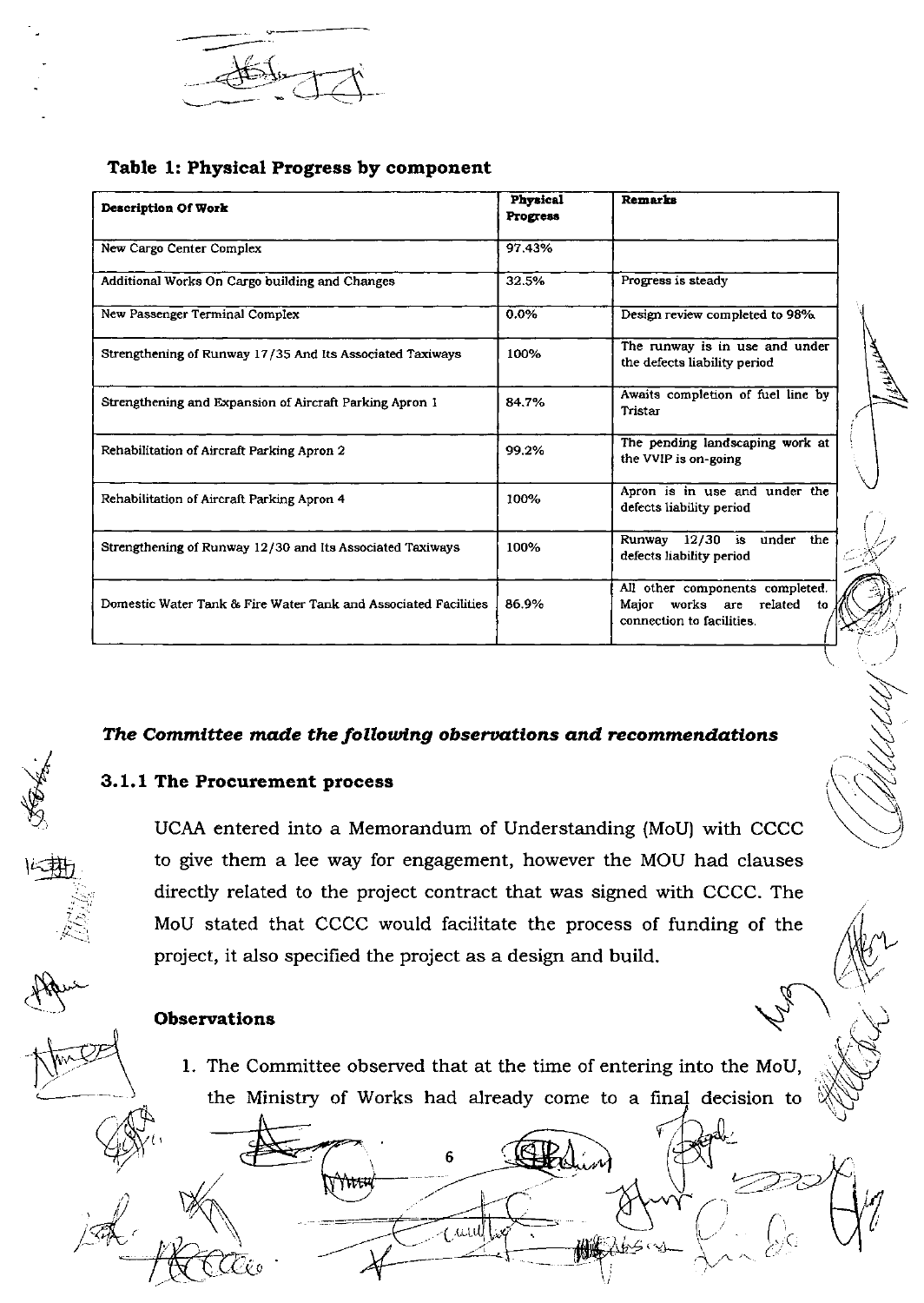,?Y,},

contract CCCC because there was no evidence of competitive bidding, this flouts the procurement laws of the country.

- 2. The Committee also observed that the MoU was signed in July 2012, prior to the feasibility study on the project which was signed in December 2O13 which was wrong.
- 3. The MoU was irregular because it included the feasibility study as well as the scope of works.
- 4. The Committee observed that for all intents and purposes, the MoU signed between the Ministry of Works and Transport and CCCC established a contract, identified a bidder, speit out the type of contract as design and build on the project and determined the source of funding. The MoU did not create room for competitive/ bidding in the project.
- 5. The Attorney General did not do due diligence and give appropriate advice as required to the Ministry of Works regarding the MoU.

#### Recommendations

- The responsible officers in the Ministry of Works and the Attorney General's office who were involved in this flawed MoU 1 should be held responsible.
- 2. All future MoUs should be critically scrutinized and executed in accordance with the laws of Uganda.



,ffi  $\frac{1}{2}$  $\beta$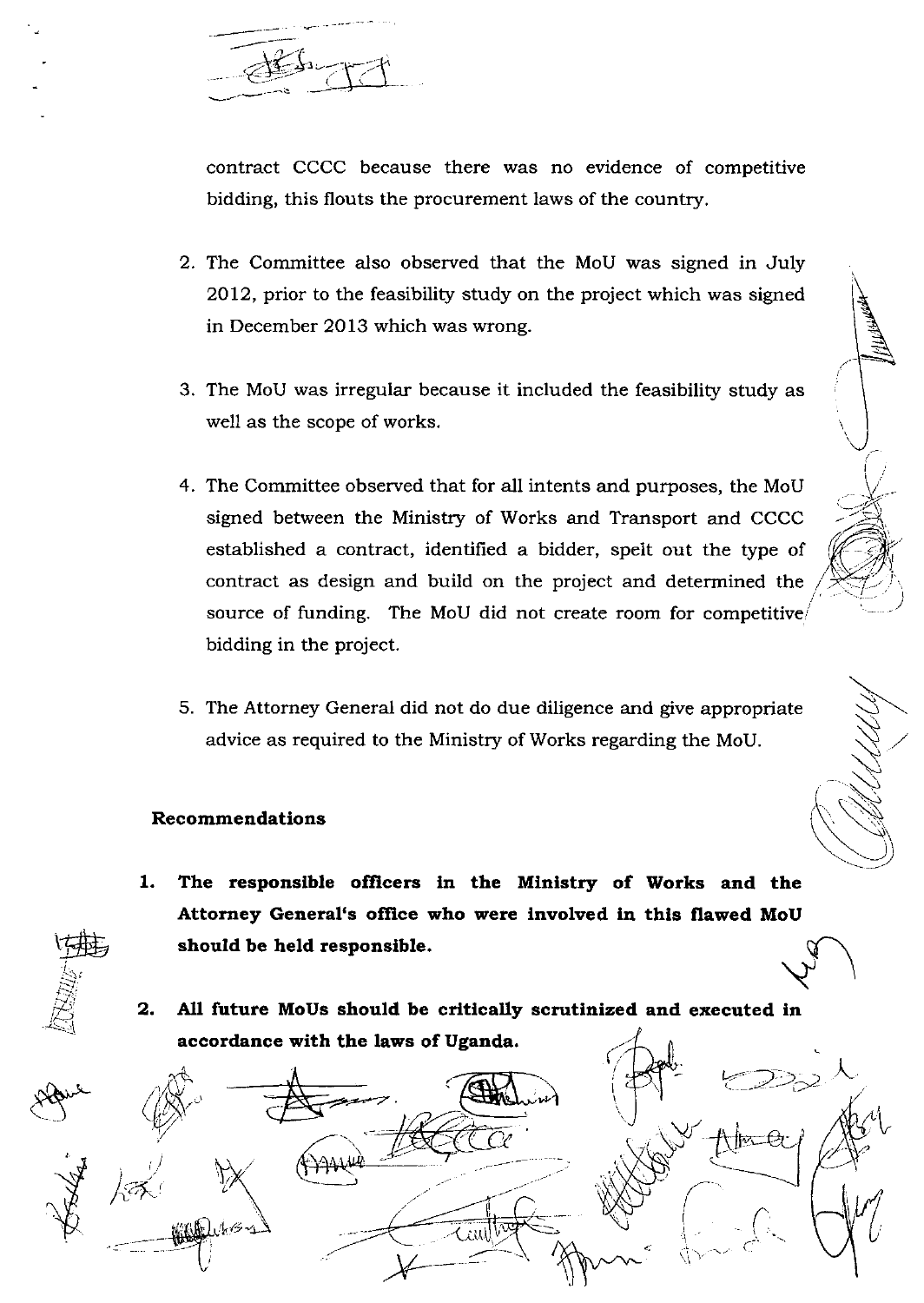

# 3.1.3 Unfavourable clauses of the Entebbe International Airport Financing Agreement

In 2014, GoU entered into a contract with China EXIM Bank for the expansion of the Entebbe International Airport which had the following unfavorable clauses;

- a requirement for an Escrow Account where all revenues of UCAA  $\mathbf{i}$ . were to be deposited and Beijing had to approve all expenditure of UCAA;
- ii. Beijing's approval of UCAA budget;
- iii. Imposition of Chinese legal jurisdiction on the loan recovery mechanism and arbitration; and
- the waiver of international immunity for Uganda. iv.

The Minister appeared before the Committee and acknowledged that some terms of the loan agreement were unfavorable. He stated that in 2019, Government through Ministry of Finance attempted to renegotiate the terms of the loan agreement, however, the said attempts were futile. According to the Minister of Finance, Planning and Economic Development, the negotiation process held in Beijing only resulted into signing a mutually agreed Minute of resolutions as an output as opposed to the amendment of the initial provisions in the agreement.

The Attorney General submitted to the Committee that the contract is only fatal in the event of default by Uganda. He assured the Committee that Government would do everything possible to ensure that there is no default.

#### Observations

1. The loan terms referenced above were undesirable, unsustainable and a huge constraint to the country.

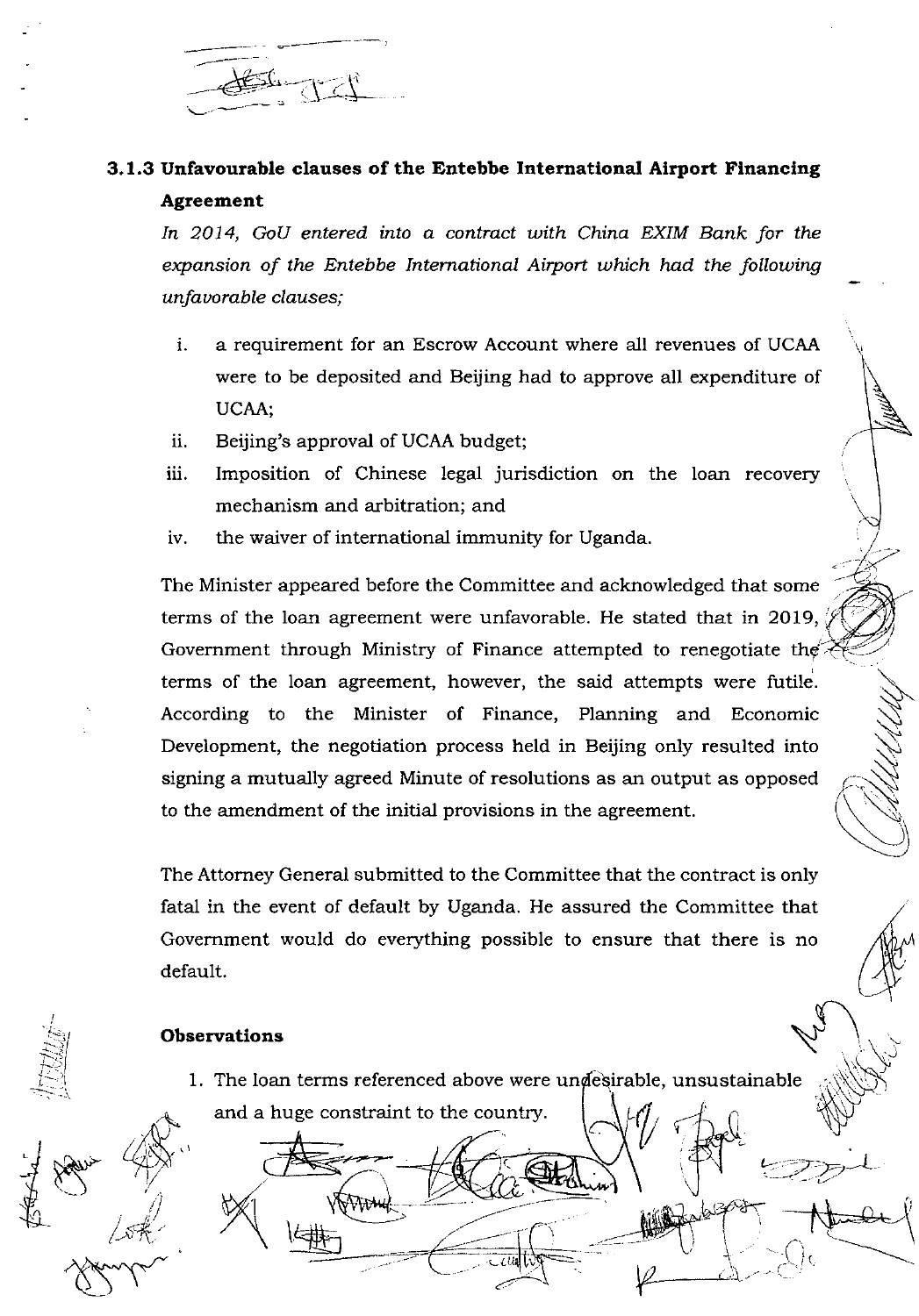

2. Due diligence was not carried out by the negotiators on the government side.

### Recommendatlons

t,

sNt' (,)

i /

i I-l l-l

- 1. The Minister of Finance, Planning and Economic Development should be cautioned and should apologise to the Nation for his role in this unfavorable loan agreement.
- 2. Due dillgence on loan flnanclng terms should always be made prior to signing loan agreements by the Government to avoid fatal clauses which become a liability to the tax payer /country.

## 3.1.4 MODIFICATION OF THE PASSENGER TERMINAL BUILDING AT EIA

The Committee was informed that UCAA is undertaking implementation of the National Civil Aviation Master Plan that was launched in 2015. One of the projects for implementation was the Modifrcation of the Passenger Terminal Building at Entebbe International Airport. The Project Scope comprises of remodeling of the existing Departures Area, conversion of the existing Trunk Road into a departure Check-In-Hall, construction of a 4-Storey new concession block, construction of a New 4-Lane Elevated Trunk Road and Connection Bridge to access the Departures on the Pirst Floor of the Existing Terminal Building, external, drainage, and landscaping.

N-- .'a\ , .N'

[\\r

 $\bigcup$ 

 $\bigwedge \bigwedge \{ \bigwedge \limits_{}^{\ell} \bigwedge \limits_{}^{\ell} \bigwedge \limits_{}^{\ell} \bigwedge \limits_{}^{\ell}$ 

 $\left\langle \downarrow \right\rangle$ 

 $\bigotimes\limits_{i\in I}\bigotimes\limits_{j\in I}\bigotimes\limits_{j\in I}\bigotimes\limits_{j\in I}\bigotimes\limits_{j\in I}\bigotimes\limits_{j\in I}\bigotimes\limits_{j\in I}\bigotimes\limits_{j\in I}\bigotimes\limits_{j\in I}\bigotimes\limits_{j\in I}\bigotimes\limits_{j\in I}\bigotimes\limits_{j\in I}\bigotimes\limits_{j\in I}\bigotimes\limits_{j\in I}\bigotimes\limits_{j\in I}\bigotimes\limits_{j\in I}\bigotimes\limits_{j\in I}\bigotimes\limits_{j\in I}\bigotimes\limits_{j\in I}\bigotimes\limits_{j\in I$ 

2-:-)

UCAA contracted M/s Seyani Brothers in 2O16 to undertake the above modifications. The impiementation took a phased approach in which phase <sup>1</sup> was to construct the 4 level structure, external finishes of the structure, raised access road, and the internal finishes of the departures floor. These were completed in December 2020, and the project is in the defects liability<br>period ending December 2021. Currently, part of the departures area  $\hat{p}_{\text{max}}$ period ending December 2021. Currently, part of the departures area  $\beta$ as been opened for use by passengers, and airport stakeholders.

W۸

 $\frac{1}{\sqrt{2}}$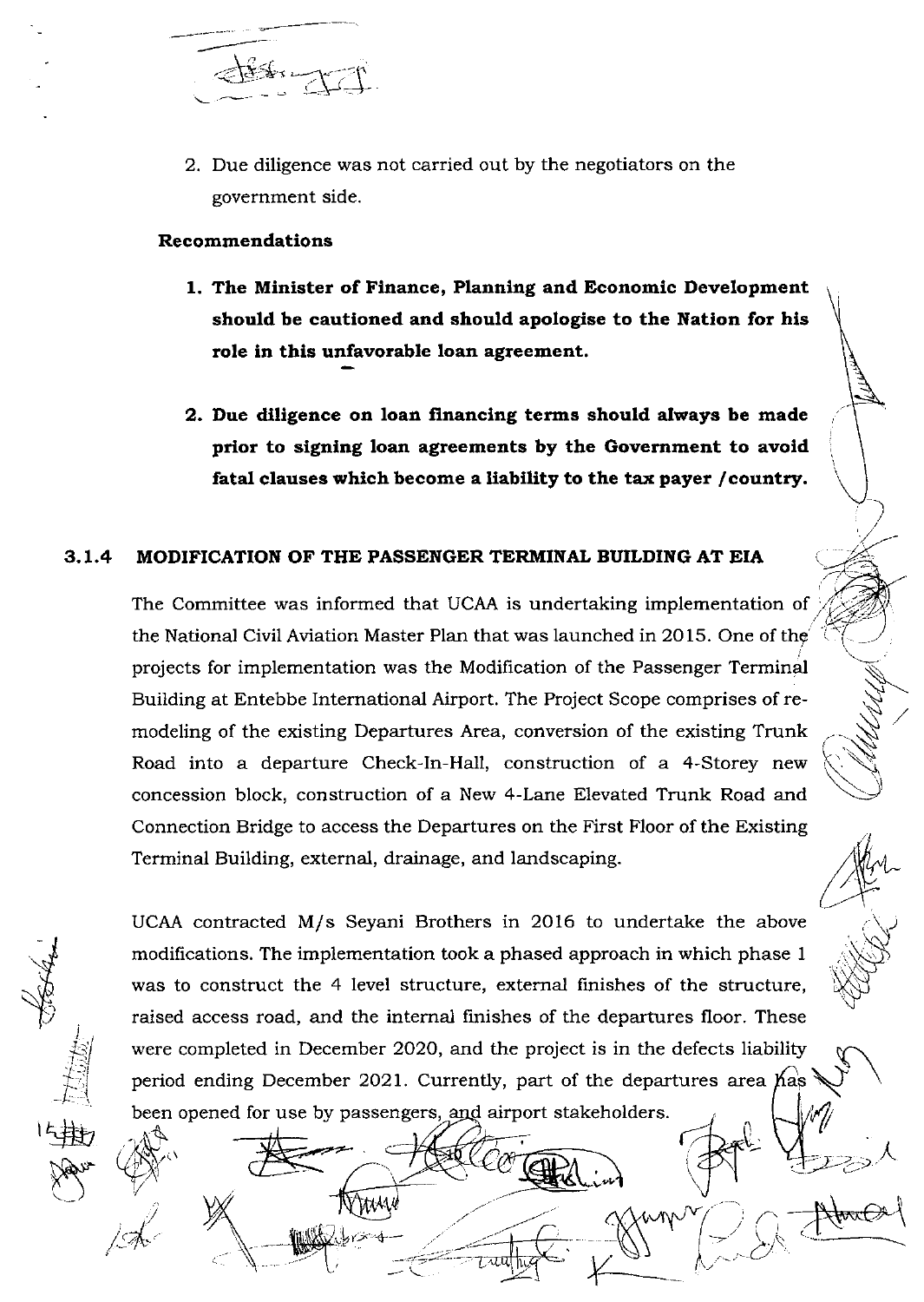In terms of financial performance, the contractor had been paid all the certificates, including the 50% of retention. The 50% remaining retention would be paid when due (after the defects liability period).

Construction Works Supervising Consultant, Messrs. Ssentoogo and Partners, Architects and Planning Consultants were appointed to facilitate implementation of the Construction Works.

The Committee was informed that review of the Designs with Airport stakeholders and documentation for the project was carried out and recommended that instead of two separate buildings; one building should be constructed combining Departures and Arrivals in line with the existing Terminal Building. This would effectively and efficiently address the issues of congestion, facilitation and security. The re-scoped project or new design would increase the cost by UGX 6,404,264,004 from UGX 42,695,016,700 to UGX 49,099,280,704.

### **Observations**

#### $1)$ Fault in procurement of the Contractor

The Committee observed that the Evaluation Committee did not carry out due diligence in declaring Seyani Brothers as the best evaluated bidder. The latter did not submit a qualified surveyor for the project as required in the standard bidding document. Further there was no evidence that a qualified surveyor was used in the project implementation as well as the required staff and equipment. This deviation was material in the procurement process.

The Committee observed that undue favour was extended to the bidder as the contract was awarded without proof of a qualified surveybr and this reflected weak internal controls.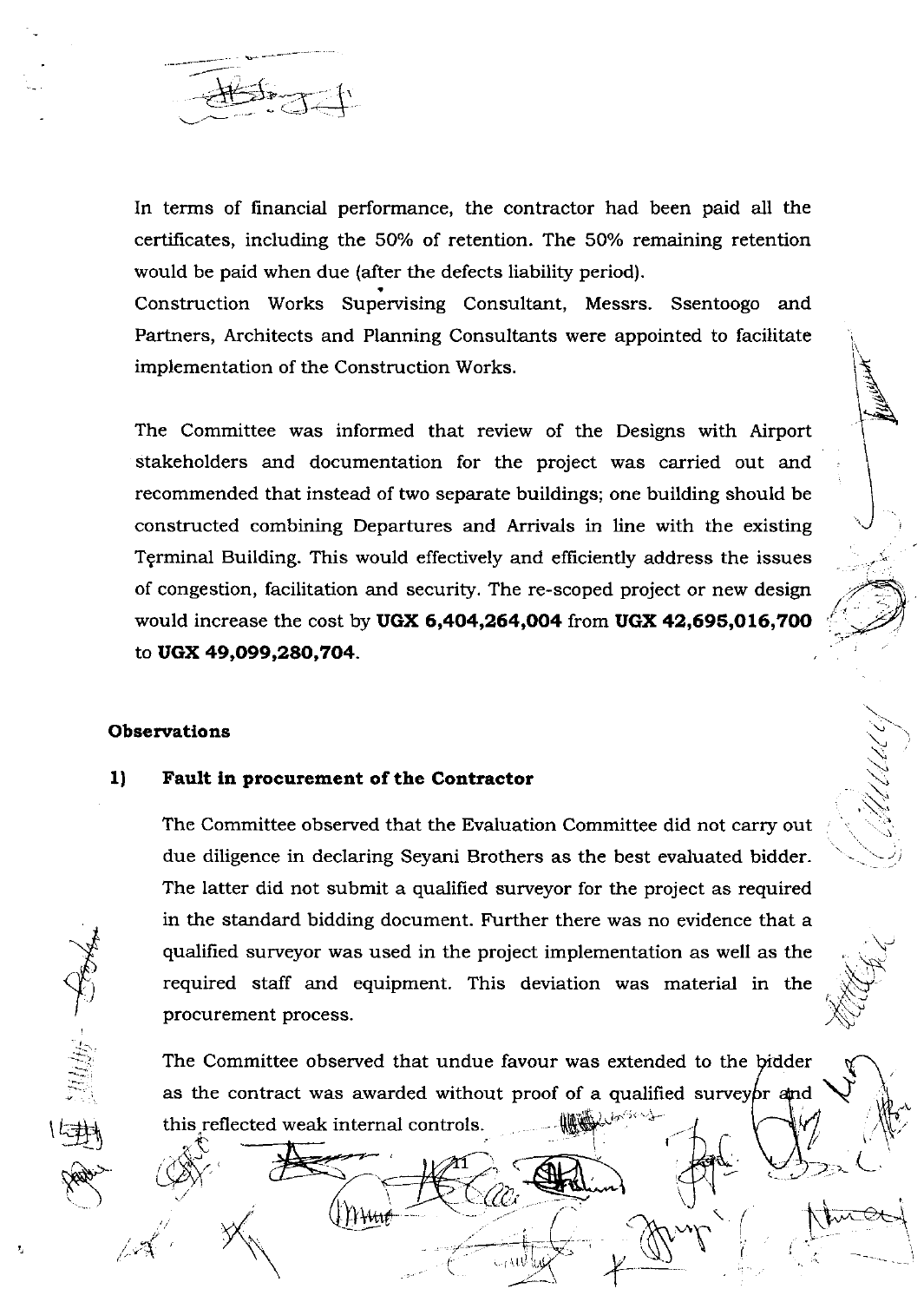#### 2) Separation of domestic and international terminals:

The Committee observed that Parliament at the time of loan approval recommended that separate terminals be built for international and domestic traffic, according to the UCAA Master Plan. However, during implementation the above recommendation was ignored and instead only one building was constructed combining domestic and international terminals.

#### 3) Provisions for PWDs at departure drop off road

The Committee observed that the departure drop-off road didn't have a ramp to ease the accessibility of Persons with Disabilities (PWDs) and also the rooms reserved for health checks were too small.

### Recommendations

1. The Committee recommends that the departure drop-off road be redesigned with a ramp to ease accessibility of PwDs and accessibility to the health port be improved.

CG.

2. UCAA should ensure that for future projects, all stakeholders are consulted, and comprehensive needs assessment undertaken at planning and tendering stage to avoid variations.

## 3.1.5 RENTAL ARREARS AT ENTEBBE INTERNATIONAL AIRPORT (EIA)

The Committee learnt that Government entities were in rental arrears of UGX 102,424,207,961. Some of these figures relate to arrears outstanding since 2006.

The Committee was further informed that tenancy agreements were forwarded to all government entities at, the airport for signing. However,

12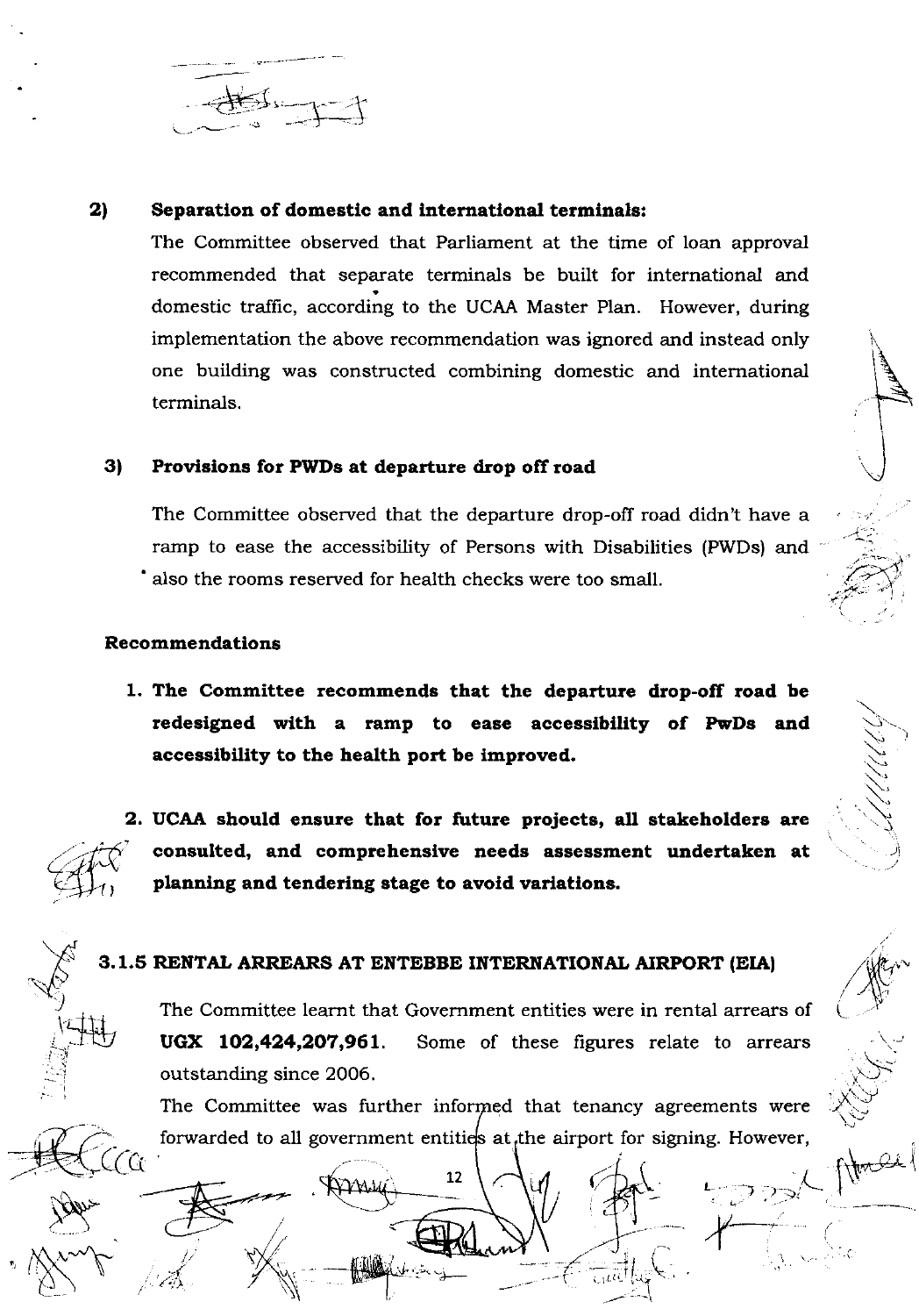

some signed and returned the agreements while others did not. Concerted efforts had been made to have them signed but this had not yet been possible. For example, Directorate of Citizenship and Immigration claimed they were mandated to be at all borders including Entebbe International Airport.

# At the time of the inquiry, the following government entities had signed tenancy agreements with UCAA

- Ministry of Defence and Veteran Affairs
- **State House**
- Uganda Revenue Authority
- Uganda Air Cargo
- Ministry of Foreign Affairs

# The following government entities had not signed Tenancy **Agreements with UCAA**

- Ministry of Internal Affairs (Uganda Police Force and Directorate of Citizenship and Immigration)
- Internal Security Organization (ISO)
- **External Security Organisation (ESO)**
- National Metrological Authority

### **Observations**

## The Committee observed as follows;

- 1. Some government entities are not paying rent at the EIA for the spaces they occupy despite signing tenancy agreements.
- 2. Some government entities renting space at the EIA have not signed tenancy agreements with UCAA.

13 W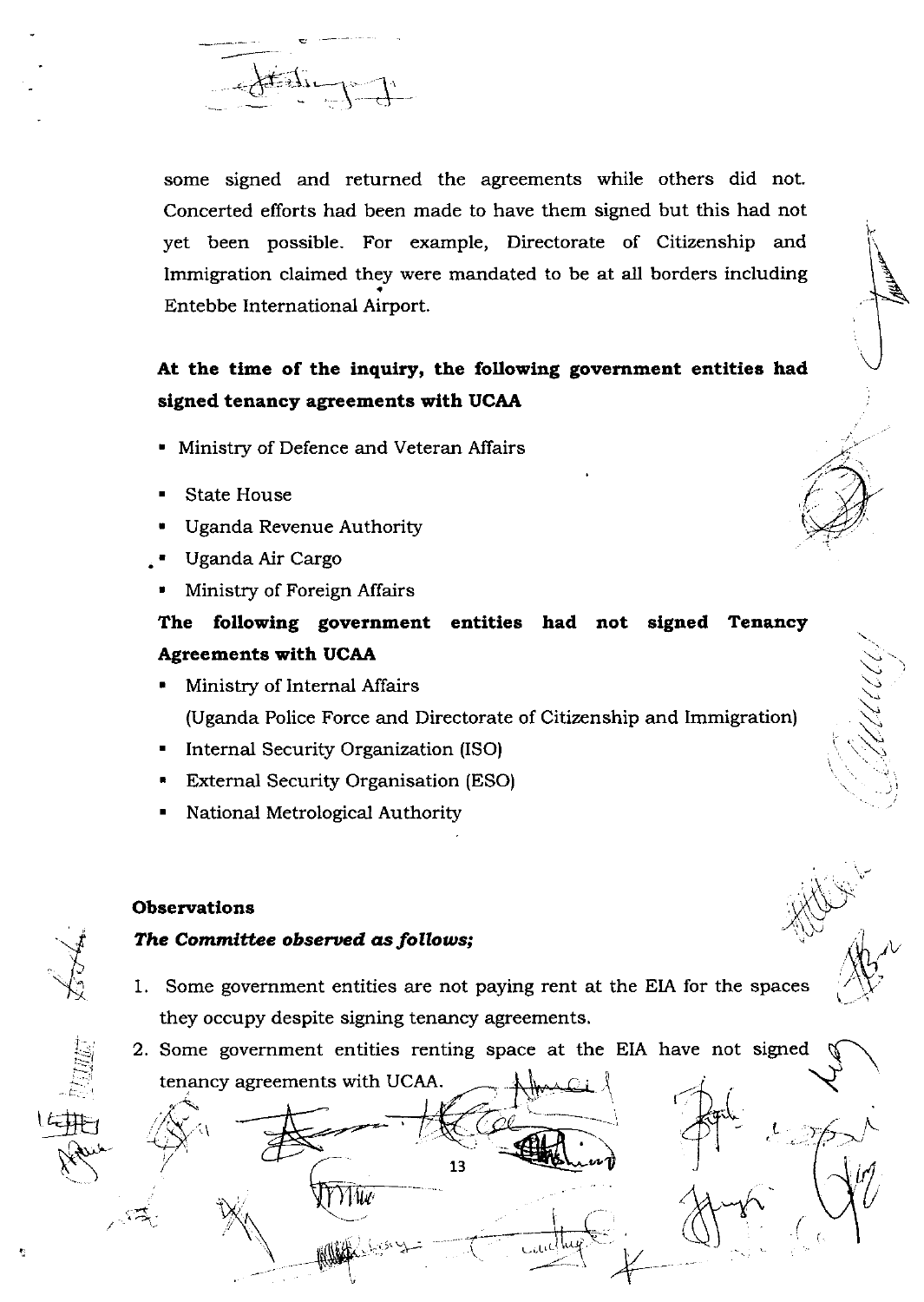

3. UCAA continues to incur costs on utilities yet the government entities are not paying which is draining its resources. This is causing UCAA financial distress as they are failing to meet some of their obligations.

#### **Recommendations**

The Committee makes the following recommendations;

- 1. Government entities occupying premises at the airport should pay all outstanding rental arrears.
- 2. Management of UCAA should come up with a policy to guide its business with Government entities and also draw up a recovery plan for these debts.
- 3. UCAA should endeavor to sign tenancy agreements with the government entities that have not signed.

### 3.1.6 ARUA AERODROME

kilometers away.

The Committee made an on-spot visit to the Arua Aerodrome to assess the situation there. The Committee was informed that the Arua Airport was among the 14 aerodromes owned and operated by the Uganda Civil Aviation Authority.

These include Entebbe International Airport as the main airport and others are; Gulu, Pakuba, Kasese, Kidepo, Kisoro, Mbarara, Moroto, Lira, Jinja, Masindi, Tororo and Soroti aerodromes. Arua Airport is one of the busiest regional/ domestic airports in the country with a monthly average of 170 air traffic movements and 940 passengers prior to the Covid 19 pandemic. Arua is the furthest major city from Kampala, 532

ᡃᢉᡃᠯᠩᠸ᠊ᢨᢈ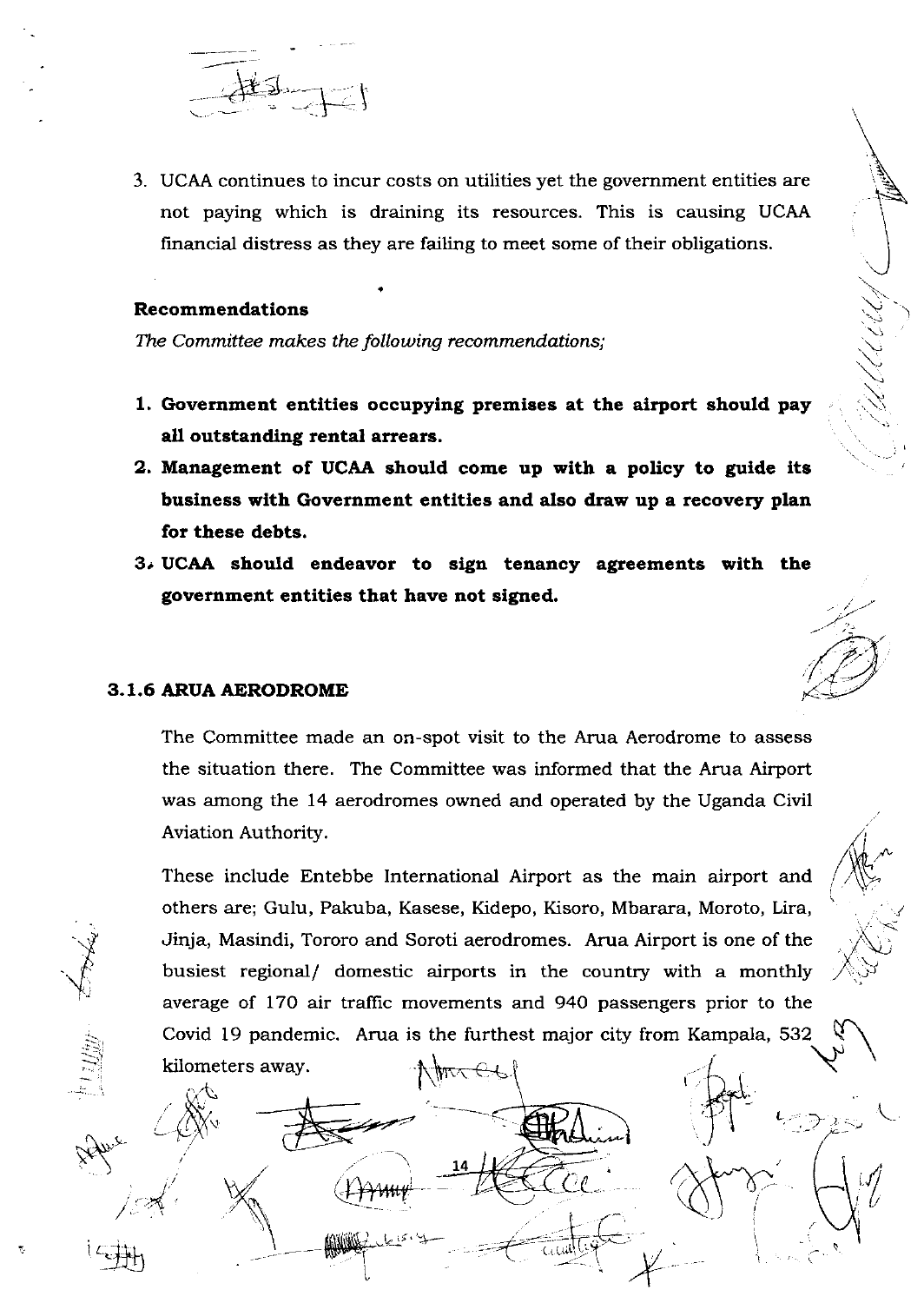

|  |  |  |  | 3.1.6.1 Revenue from Arua Aerodrome for the last 3 years is tabulated below. |  |  |  |  |  |  |
|--|--|--|--|------------------------------------------------------------------------------|--|--|--|--|--|--|
|--|--|--|--|------------------------------------------------------------------------------|--|--|--|--|--|--|

| ARUA AIRPORT REVENUE COLLECTION |             |             |             |  |  |
|---------------------------------|-------------|-------------|-------------|--|--|
| <b>PERIOD</b>                   | 2018/2019   | 2019/2020   | 2020/2021   |  |  |
| <b>AMOUNT</b>                   | 491,596,400 | 323,349,640 | 127,493,384 |  |  |

### **Observation**

The Committee observed that just like Arua, most of the aerodromes in the country are faced with a number of challenges, which include; lack of adequate land for expansion and upgrade and also issues of land compensation.

### Recommendations

- $1.$ The Committee recommends that government should avail funding and prioritize the renovation and upgrade of all aerodromes in the country in order to make them economically viable as a matter of urgency.
- $2.$ The aerodrome in Arua should be developed into an international airport considering that it serves as a hub for passengers from South Sudan and the Democratic Republic of Congo.
- 3. The process of land compensation should be expedited in order to cater for future expansion of the affected aerodromes.

ි

#### Procurement of Airport Furniture and Construction of the  $3.1.6.2$ Perimeter wall

The Committee noted inconsistencies in the procurement of airport furniture and other supplies worth UGX 243 million. **The** Committee was informed that the procurement was for 60 seats

**MATRIZ**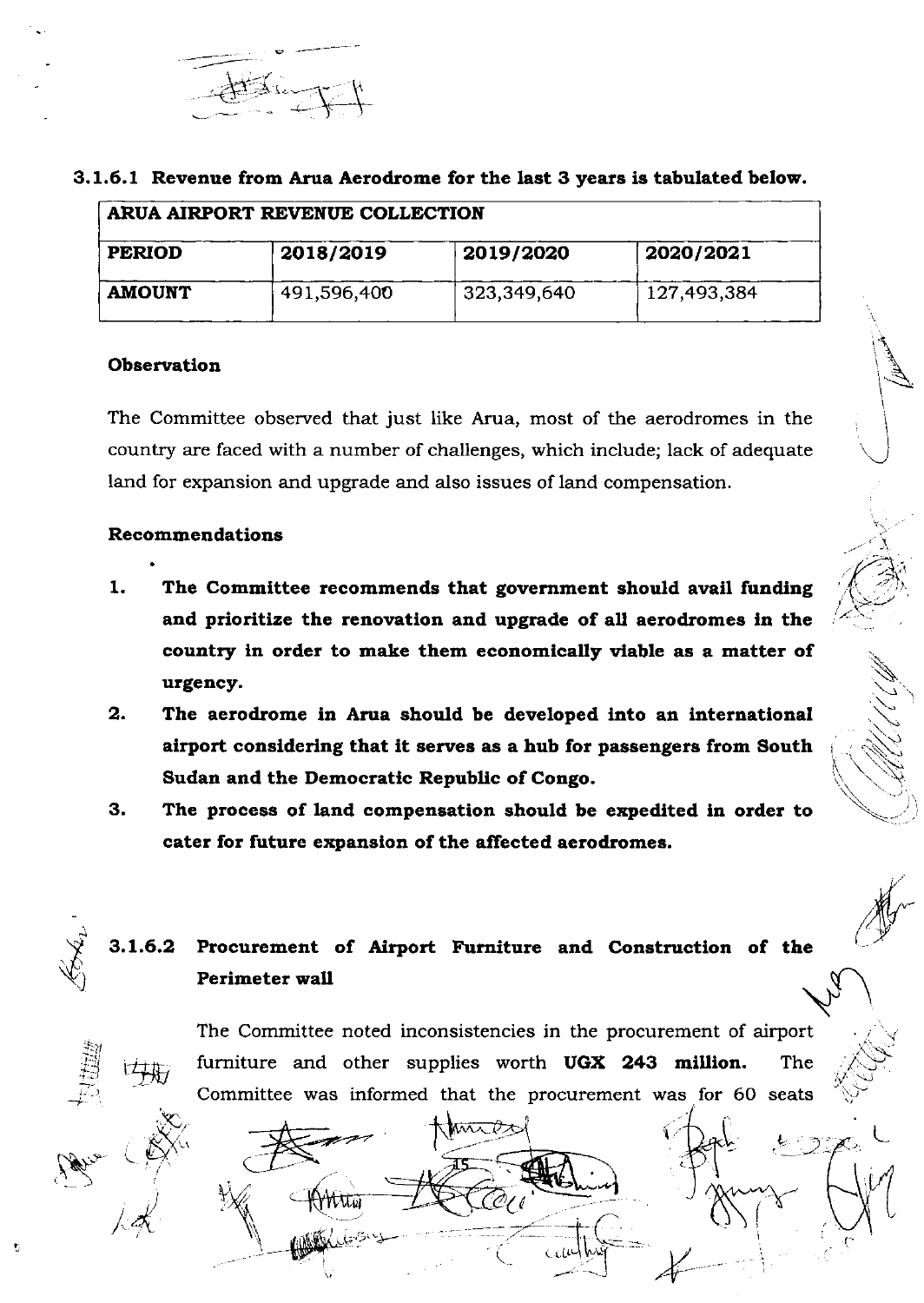

confrgured into 4-seater and S-seaters, as well as 40 baggage trolleys for Arua Airport new terminal building.

The Committee was informed that the seats were procured at the costs indicated because of their quality and durability; particularly that it is the type of seat used in international airports across the world. Further members were informed that taxes and clearance charges also added onto the cost of acquiring the airport furniture in question.

 $\bigtriangledown$ 

\\\\\\\<br>::\\\\\\\

S

 $\sim$ 

r' )-,J .

L

L

 $\mathbf{z}$ 

Further the Committee noted that the construction of the perimeter waII which included the fencing of the entire airport recently acquired was awarded to M/s Lodina Investment Limited at a hefty contract sum of UGX. 687,928,079. The contract was signed on 24<sup>th</sup> October 2O18 and was due to be completed on 28h April 2019.

#### **Observations**

The Committee;

- 1. Noted that UCAA procured M/s Eclipse/Edilsoil JVC Ltd to supply the airport lounge seats and trolleys and yet the company had been embroiled in several court matters.
- 2. Noted that on average UCAA management procured the airport lounge seats and baggage trolleys at UGX 2.4 million each and the wire mesh fence at UGX 687,928,O79 which on the face of it appeared inflated.

## Recommendations

 $\sqrt{N}$ 

((

 $\mathcal{A}$ 

 $\forall$ 

(土<mark>井</mark>

The Committee recommends that such procurements in the future should be considerate of the tax payer so that less money is used without compromising quality and procurement regulations.  $\begin{equation*} \mathcal{L} \Rightarrow \mathcal{L} \Rightarrow \mathcal{L} \Rightarrow \mathcal{L} \Rightarrow \mathcal{L} \Rightarrow \mathcal{L} \Rightarrow \mathcal{L} \Rightarrow \mathcal{L} \Rightarrow \mathcal{L} \Rightarrow \mathcal{L} \Rightarrow \mathcal{L} \Rightarrow \mathcal{L} \Rightarrow \mathcal{L} \Rightarrow \mathcal{L} \Rightarrow \mathcal{L} \Rightarrow \mathcal{L} \Rightarrow \mathcal{L} \Rightarrow \mathcal{L} \Rightarrow \mathcal{L} \Rightarrow \mathcal{L} \Rightarrow \mathcal{L} \Rightarrow \mathcal{L} \Rightarrow \mathcal{L} \Rightarrow \mathcal{L} \Rightarrow \mathcal{L} \Rightarrow \mathcal{L} \Rightarrow \mathcal{L$ J-' ,\.,  $T_{\text{max}}$   $T_{\text{max}}$   $T_{\text{max}}$   $T_{\text{max}}$   $T_{\text{max}}$   $T_{\text{max}}$   $T_{\text{max}}$ 

 $\mathbb{Z}$  to  $\overline{\text{max}}$   $\mathbb{Z}$ 15

 $\frac{1}{\cosh \varphi}$ 

I

 $L$   $\times$   $L$   $\times$   $L$   $\times$   $L$   $\times$   $L$   $\times$   $L$   $\times$   $L$   $\times$   $L$   $\times$   $L$   $\times$   $L$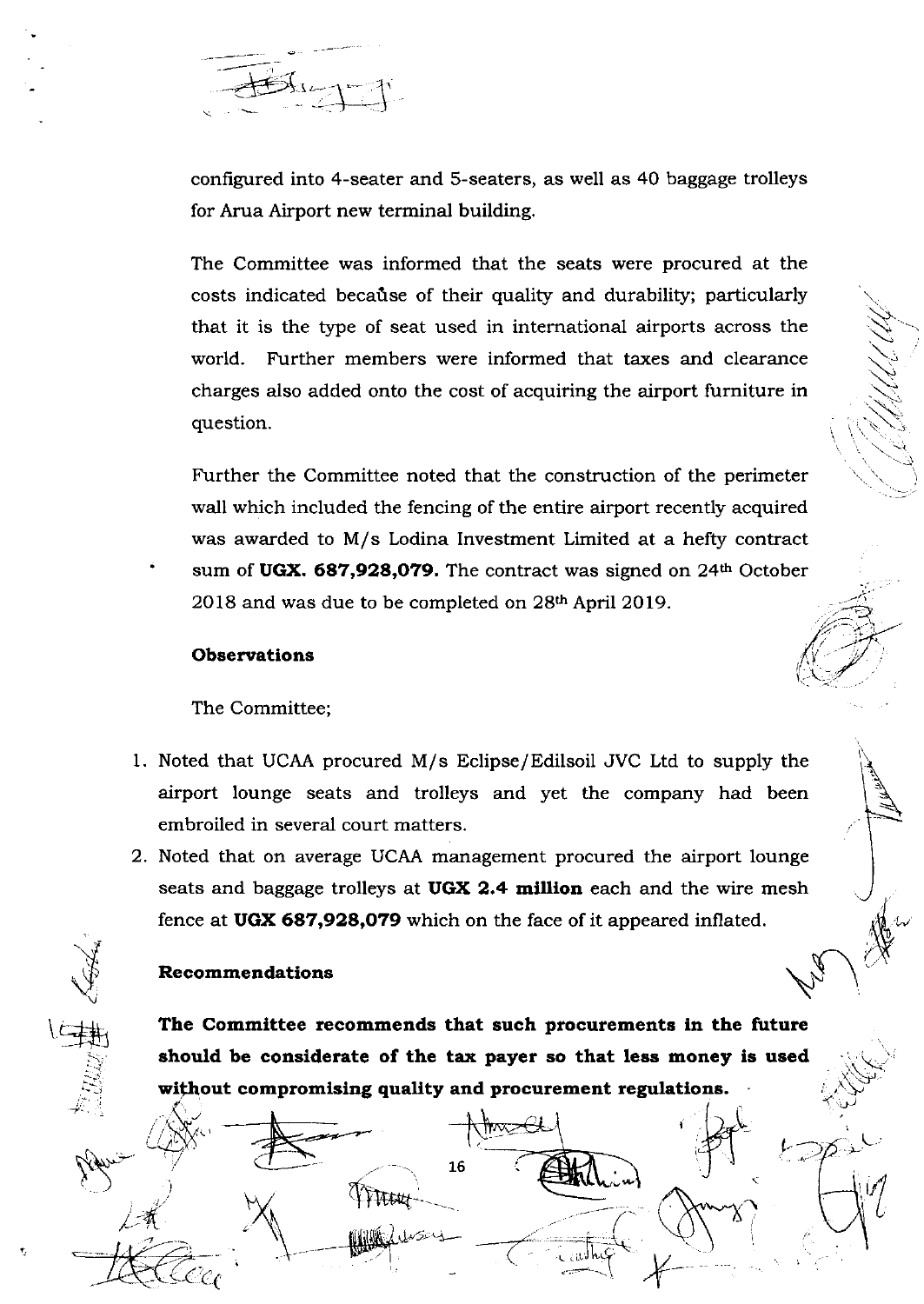

## 3.1.6.3 Land Compensation

The Committee was informed that the land near the runways belongs to private individuals; however the land in question was due to be valued by the Government Valuer. The owners were willing to be compensated however the resources were not available.

The Committee was further informed that the major constraint to growth of the Airport was lack of funding to implement capital projects, noting that Government had not yet provided UGX 529 billion to implement its development plans.

### **Observations**

- 1. The Committee noted that because of these delays, many planned activities do not progress and projects are not completed on time since they cannot meet their financial obligations to providers.
- $2.$ The delays encourage speculators which makes the land more expensive

### Recommendation:

The Committee recommends that government prioritises the acquisition of the said land through compensation to allow for expansion of the aerodrome.

 $17$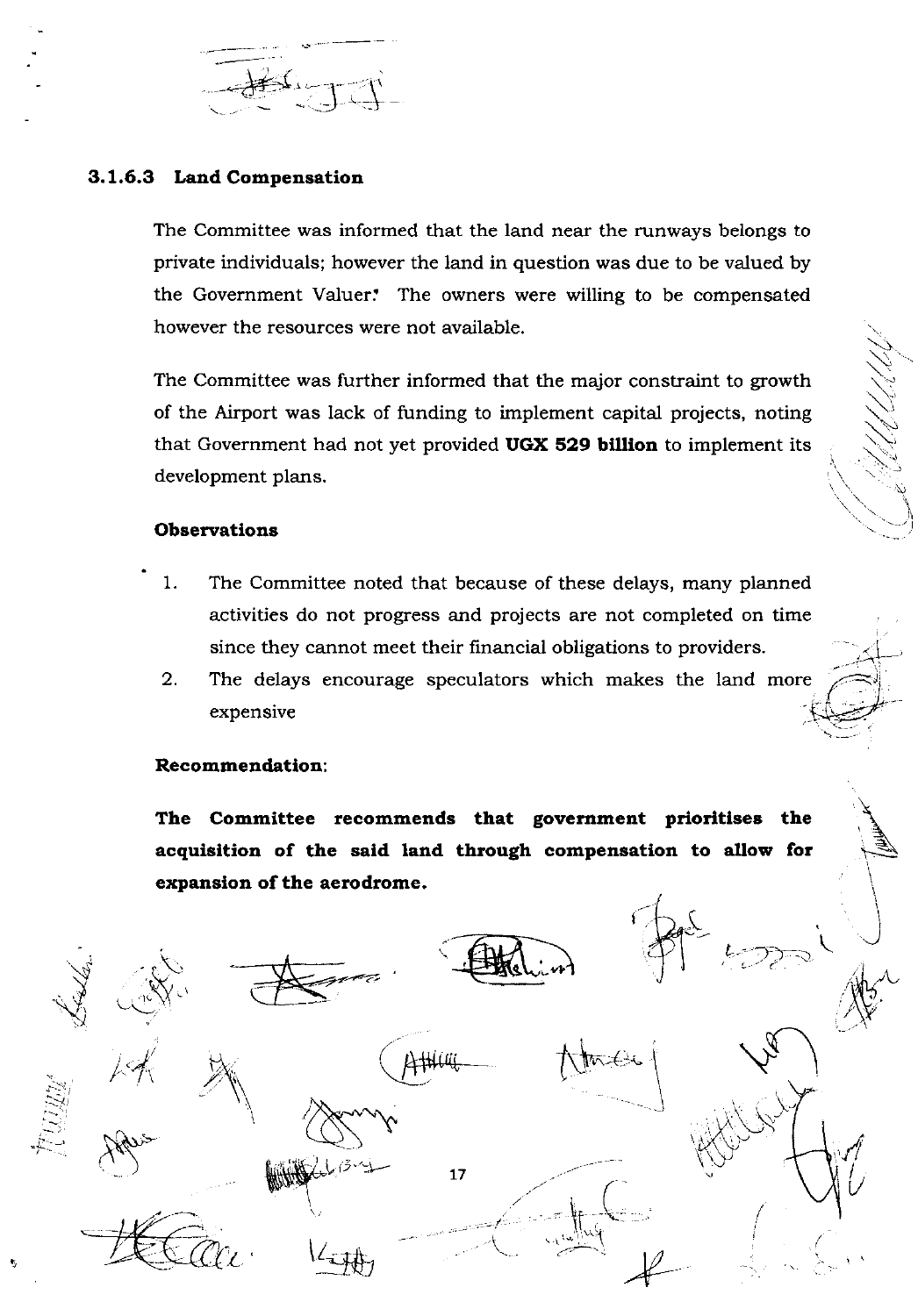

### 3.1.7 APPOINTMENT OF THE DIRECTOR GENERAL

The UCCA Board spelt out the qualifications for a person to be appointed a Director General, in an advert it was required that the suitable candidate would be aged between 35 and 55 years among others. The Committee received a complaint regarding the qualifications of the Director General and the discrepancies in his age.

The Committee interacted with Mr. Fred Bamwesigye and in his defence, he stated that the issue of the discrepancies in his date of birth is a subject of a court matter.

#### Observation

The Committee notes that the said matter is in Court and could not pronounce itself on it based on the subjudice rule.

### 3.2.0 ISSUES RAISED BY HON, SILWANYI SOLOMON

Hon. Solomon Silwanyi, MP Bukooli Central raised additional issues which were referred to the Committee on 28<sup>th</sup> October 2021 and the Committee findings are as follows;

### 3.2.1 Unpaid remittances of UGX 3.6 billion to NSSF

the financial situation had stabilised.

1 t.U

Management informed the Committee that due to the cash-flow challenges that the Authority experienced as a result of a slowdown in airport operations occasioned by the COVID-19 pandemic, it was deemed necessary to formally engage with NSSF and request for a deferment of the payments. A letter was written to them in May 2020 requesting that UCAA is given a grace period so as to remit the dues at a later time after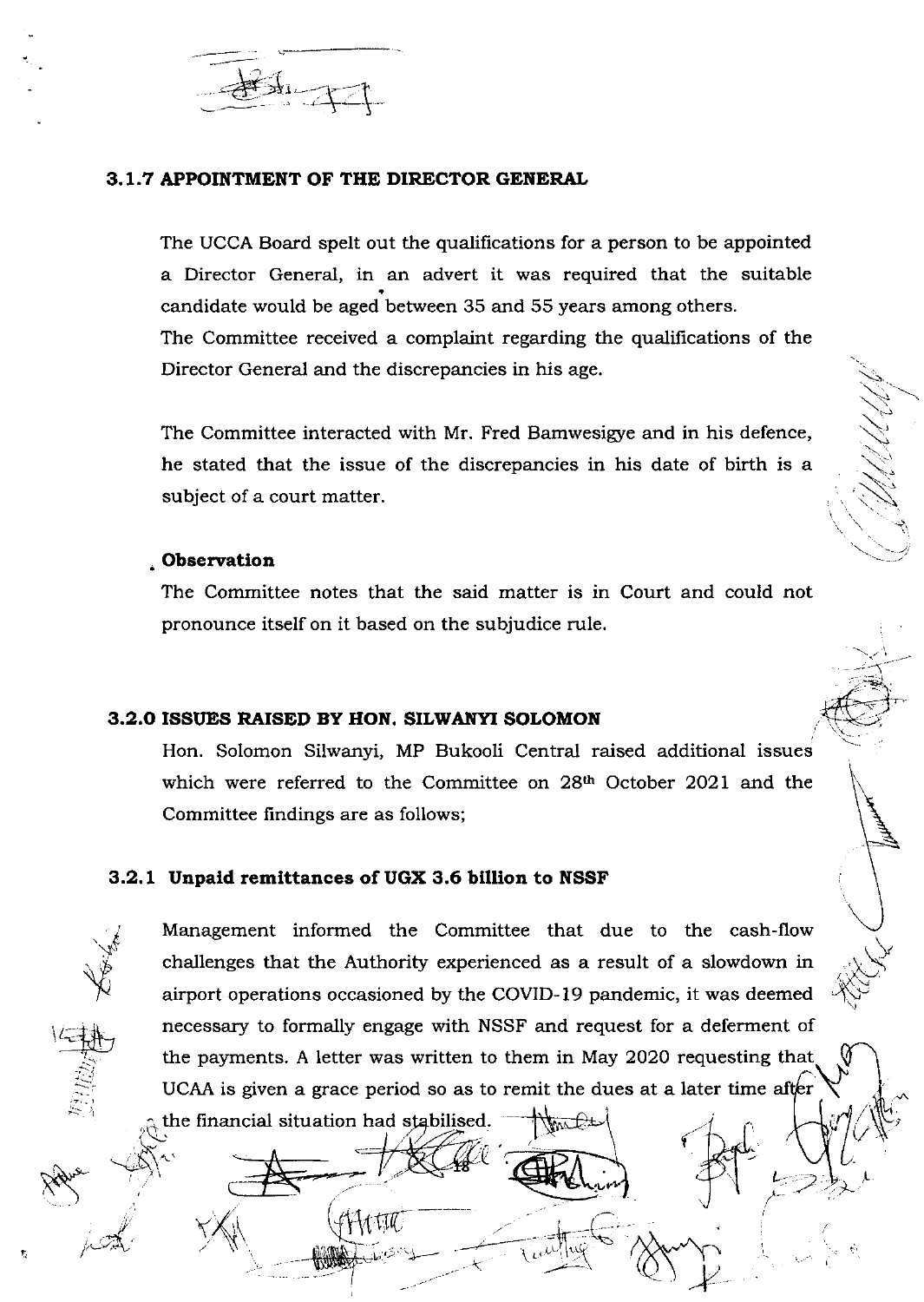The Authority had endeavoured to clear the arrears and the current liability of 3.6 billion shillings related to only 4 months of May, June, July and August 2021.

#### **Observations**

- 1. The Committee observed that there was a breach of statutory obligation by failing to remit NSSF deductions.
- 2. The UCAA workers are missing out on interest paid out annually by NSSF.
- 3. UCAA did not write to NSSF informing them of the circumstances pertaining at the time.
- 4. The failure to remit and failure to inform NSSF in accordance to the
- regulations is likely to cause a financial loss to government in form of penalties as prescribed under section.. of the National Social Security Fund Act.

### **Recommendations**

- 1. UCAA should pay the NSSF remittance arrears together with the accrued interest thereof.
- 2. UCAA should report on the progress of the implementation of the Committee recommendations within three months from the adoption of this report.

### 3.2.2 Management of the toll gate

2000 for every additional hour.

There are two designated parking spaces at the Entebbe International Airport, for short term and long-term parking. For the long term, every day each motor vehicle is charged UGX 10,000. The short-term parking however is charged at UGX 3000 shillings for the first hour and UGX

19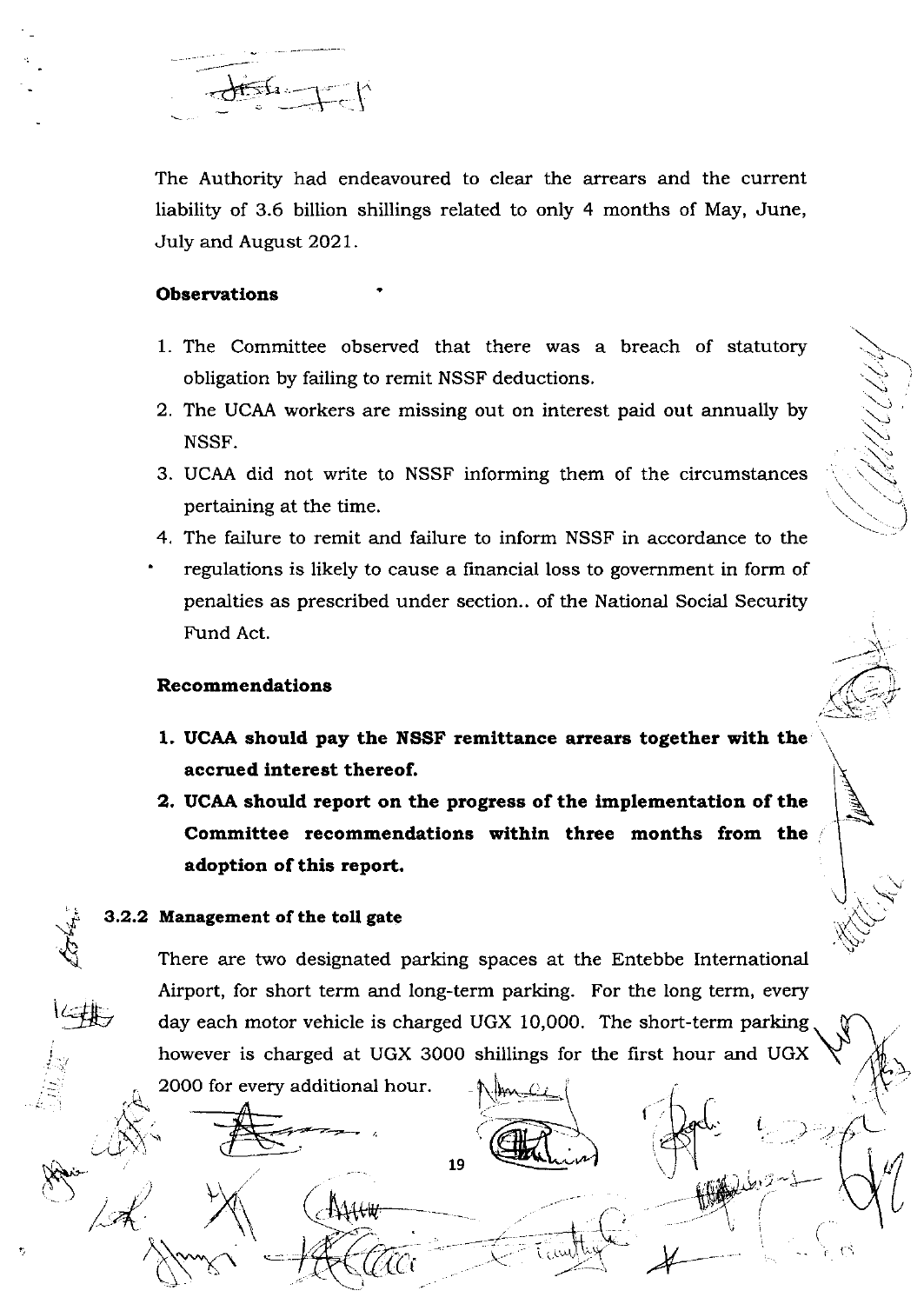

Hon. Silwanyi informed the Committee that a whistle blower alleged that the collections made were arbitrarily withdrawn from the collection point at night. There were no guidelines of its usage or evidence of banking the said money and forwarding it to the Consolidated Fund.

Management informed the Committee that UCAA operates a toll/ car parking management system called Entervo with Automatic Number Plate Recognition (ANPR) technology which captures and records the vehicle number plate, the date/time of entry and exit. This information is eventually used to compute the parking fee that is paid at any of the Auto pay machines, at the start of every shift which starts at midnight.

 $\lesssim$ 

 $\diagdown$ 

 $\bigwedge^\frown$ 

 $\mathcal{D}$   $\mathcal{A}$ 

ii-

2'.-t

(

Further, the first revenue point is at the Airport entry point from where the start of the "time of stay" is recorded such that at the end of every shift, the auto pay machine reports are generated and printed for each machine. The report shows how much cash has been collected for the day and is due for banking.

The banking officer takes the daily collections for banking and a bank deposit slip is issued by the bank.

#### Recommendation

The Committee referred this matter to the Office of the Auditor General to carry out a Special Audit and report back within three months from the adoption of this report.



t.  $-2$ 

,,.,\-.  $\widetilde{\mathcal{C}}$ 

 $\not\preccurlyeq$  ty

t

/,

## 3.2.3 Payment of leave allowances.

tt1^\*

TVNui

The accumulated payments for leave for the staff of UCAA were in arrears<br>of 8 months LICAA only paid one month and claimed the rest was of 8 months. UCAA only paid one month and claimed the rest was affec ted by the Covid situation.  $\mathfrak{m}\rightarrow$ 

 $\rightarrow$ <sup>20</sup>

 $r^2$  report to  $r^2$  report to  $r^2$  report to  $r^2$ 

 $\zeta$ 

 $\mathcal{L}$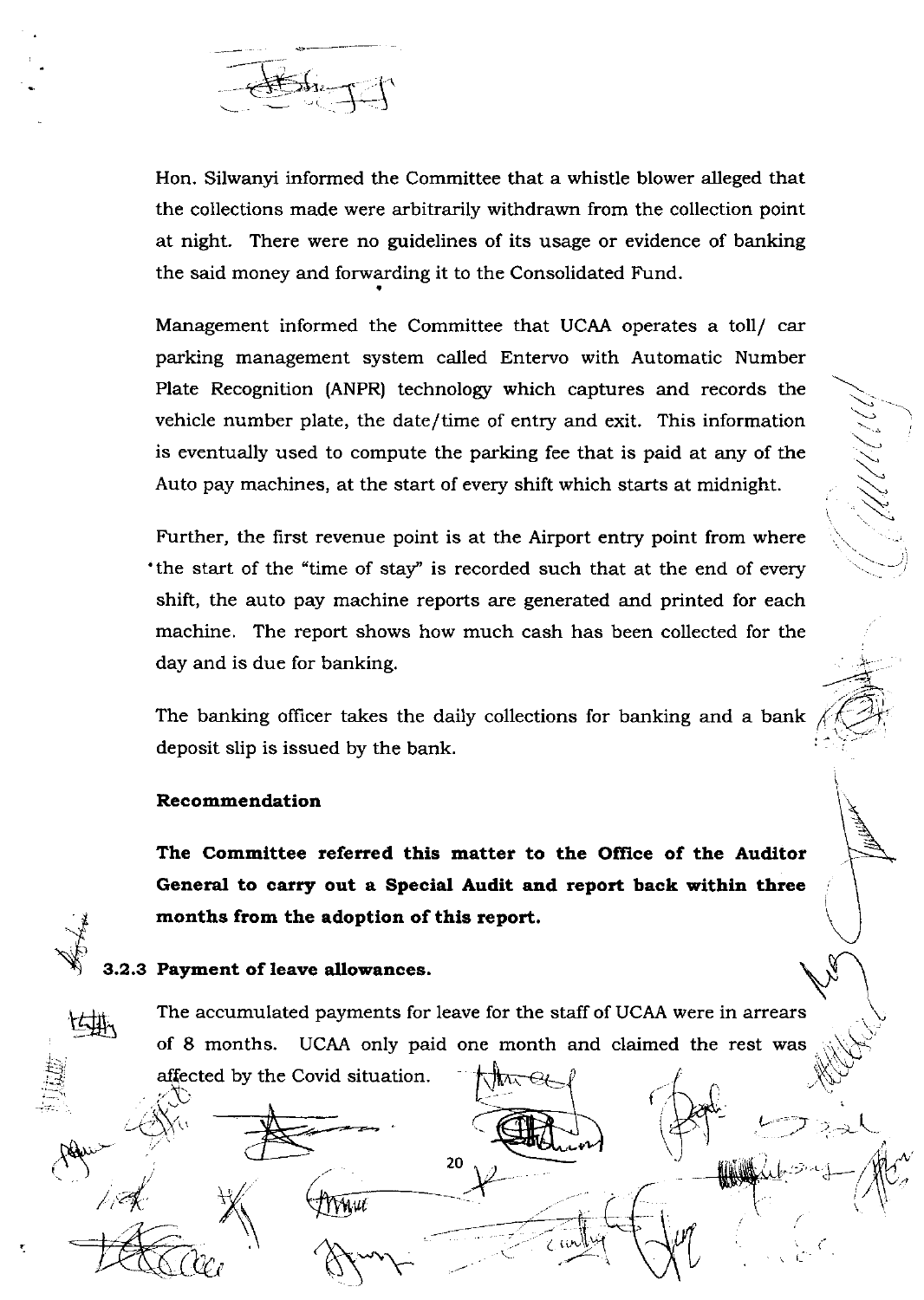

Management informed the Committee that since the outbreak of Covid 19, airport operations were significantly affected. To manage the crisis. Management and the Board decided to among other measures, continue with the payment of the staff salaries in full and deferment of the payment of allowances and other benefits.

Amidst the above, Management and the Board have continuously monitored the trends of the business recovery, such that among other decisions; leave allowance arrears for FY 2020/21 was paid in full in October 2021 and leave allowance for the FY 2021/2022 was paid in January 2022.

)-.,  $\diagdown$ 

 $\bigvee$ 

 $\overline{\widehat{C}}$  iv

 $\rightarrow$ 

]

### **Observations**

'UCAA provided vouchers to the Committee indicating that the leave allowances had been paid.

#### **Recommendation**

UCAA Management should ensure that staff members take their leave within the calendar year thereby deterring their staff from having accumulated leave.

### 4.O CONCLUSION

.<br>ايب

sfl

 $\overline{\mathbb{F}}$ 

1..  $E\,$ 

 $\left(\begin{smallmatrix} 1 & 1 \\ 1 & 1 \end{smallmatrix}\right)$ 

 $\sum_{i=1}^n$ 

I beg to move

The Committee notes that UCAA has got great potential to perform better in its operations. It is therefore of the opinion of the Committee that the recommendations herein be acted upon within three months of the adoption of this report to enable the entity to serve the country better.

 $\overline{\phantom{a}}$  21 intervals and  $\overline{\phantom{a}}$ 

sV

h ,, '. .J-

1..

 $\iota \supset \mathcal{I}$ 

.<br>X

It is our prayer that the Committee report be adopted.

l'İtar

 $\#$ ,  $\longrightarrow \mathcal{A}$  (CO

\_)